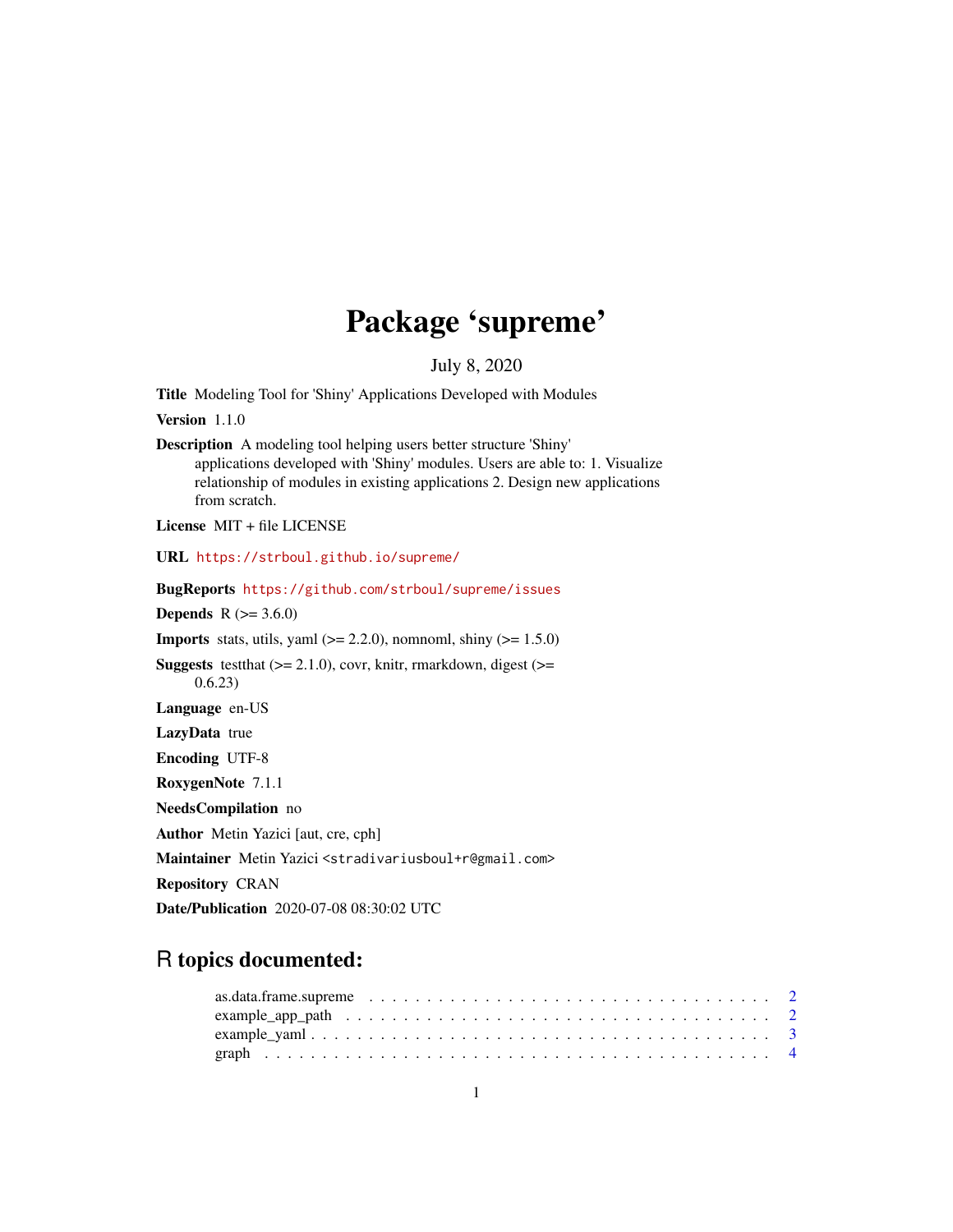<span id="page-1-0"></span>

| Index |  |  |  |  |  |  |  |  |  |  |  |  |  |  |  |  |  |  |  |  |
|-------|--|--|--|--|--|--|--|--|--|--|--|--|--|--|--|--|--|--|--|--|
|       |  |  |  |  |  |  |  |  |  |  |  |  |  |  |  |  |  |  |  |  |
|       |  |  |  |  |  |  |  |  |  |  |  |  |  |  |  |  |  |  |  |  |
|       |  |  |  |  |  |  |  |  |  |  |  |  |  |  |  |  |  |  |  |  |

as.data.frame.supreme *Turn supreme data into a* data.frame

#### Description

Turn supreme data into a data.frame

#### Usage

## S3 method for class 'supreme' as.data.frame(x, ...)

#### Arguments

| x                       | a supreme object.          |
|-------------------------|----------------------------|
| $\cdot$ $\cdot$ $\cdot$ | methods to be passed onto. |

#### Value

a data.frame.

#### Examples

```
paths <- example_app_path()
sp <- supreme(src_file(paths))
as.data.frame(sp)
```
<span id="page-1-1"></span>example\_app\_path *Get paths to supreme example*

#### Description

The example Shiny application to demonstrate all the capabilities of what supreme offers.

#### Usage

```
example_app_path(file = NULL)
```
#### Arguments

file file names. If no file names are put (which path is NULL), then all the example file paths will be listed.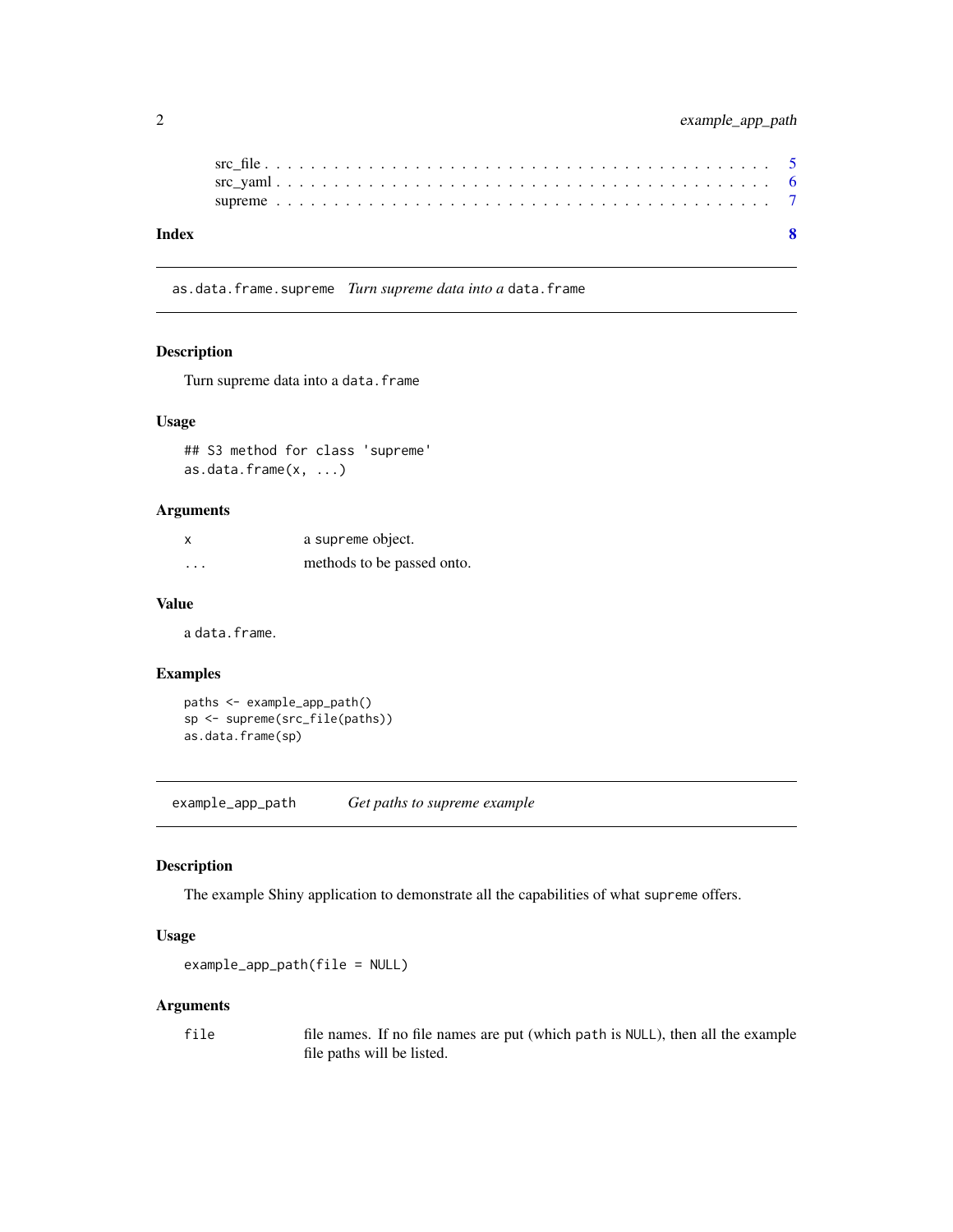#### <span id="page-2-0"></span>example\_yaml 3

#### Value

a character vector containing the R file path for the example.

#### See Also

Other source examples: [example\\_yaml\(](#page-2-1))

#### Examples

```
files <- example_app_path(c("app", "module-customers"))
supreme(src_file(files))
```
<span id="page-2-1"></span>example\_yaml *Get YAML to supreme example*

#### Description

Get YAML to supreme example

#### Usage

example\_yaml()

#### Value

a character vector containing the YAML file path for the example.

#### See Also

Other source examples: [example\\_app\\_path\(](#page-1-1))

```
yaml <- example_yaml()
supreme(src_yaml(yaml))
```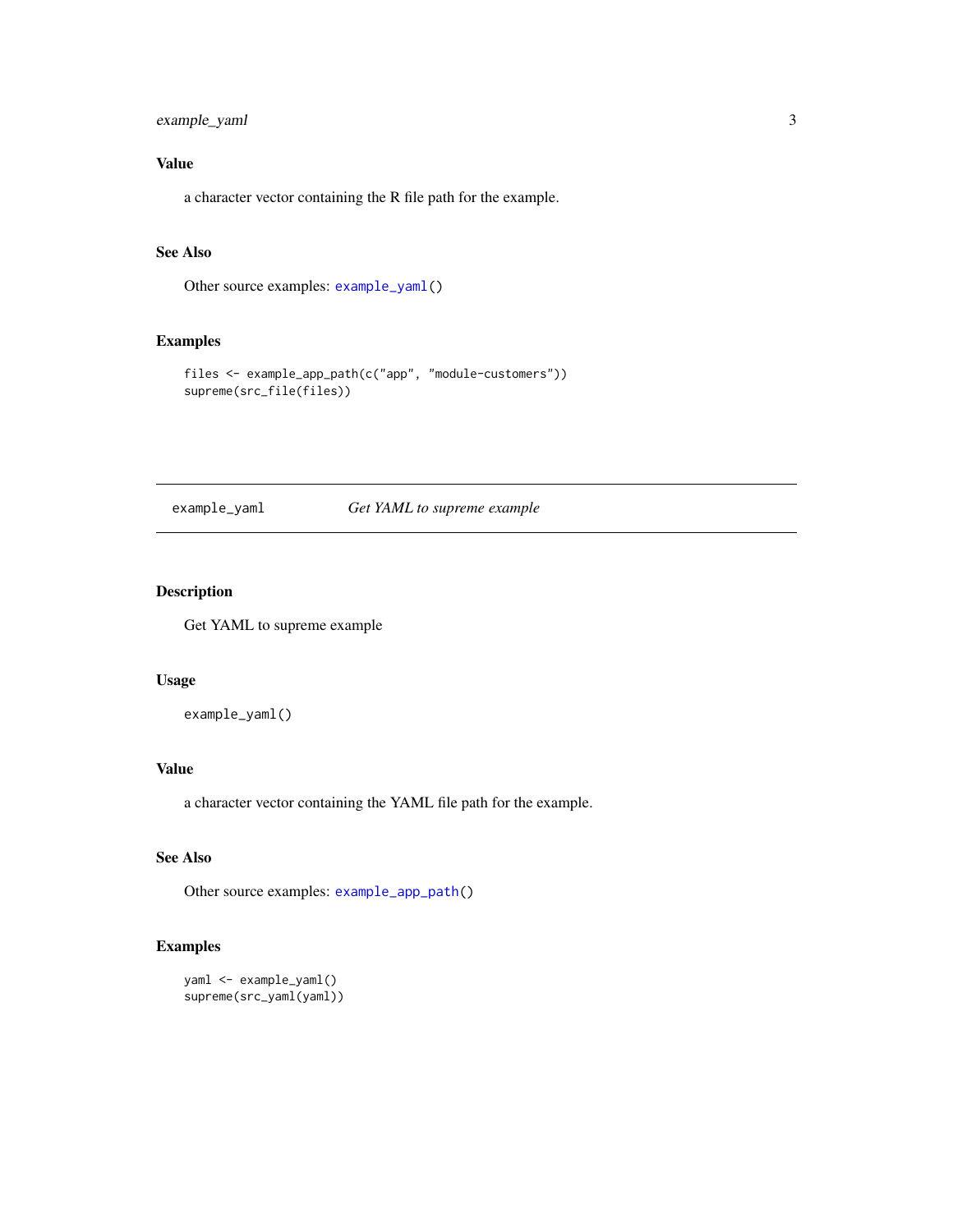#### <span id="page-3-0"></span>Description

Creates a *UML-like* graph from your 'Shiny application' developed with modules.

#### Usage

 $graph(x, fields = NULL, styles = NULL, options = NULL)$ 

#### Arguments

| $\mathsf{x}$ | a supreme object.                                                                                                                                                                                                                                                                                                                                       |
|--------------|---------------------------------------------------------------------------------------------------------------------------------------------------------------------------------------------------------------------------------------------------------------------------------------------------------------------------------------------------------|
| fields       | optional, name of the fields to include in the graph. The possible values can be<br>found at getOption("SUPREME_MODEL_REQUIRED_FIELDS") and getOption("SUPREME_MODEL_OPTION,<br>By default, the required fields such as the "name" field always visible. There are<br>no ways to exclude the required fields. This parameter is set to NULL as default. |
| styles       | optional. a named list to apply custom styles on the graph nodes. A full list of<br>the available styles can be seen from: nomnoml: Custom classifier styles                                                                                                                                                                                            |
| options      | optional. custom options for the whole graph. A full list of the available options<br>can be seen from: nomnoml: Directives                                                                                                                                                                                                                             |

#### Details

The graph call uses the nomnoml tool to draw a UML diagram of the Shiny application.

#### Value

a supreme graph.

#### References

[nomnoml: The sassy UML diagram renderer](https://github.com/skanaar/nomnoml)

```
# create a graph:
path <- example_yaml()
sp <- supreme(src_yaml(path))
graph(sp)
# filter fields, only return the certain fields in the graph entities:
graph(sp, fields = c("input", "return"))
# style entites:
graph(sp, styles = list(
 "server" = list(fill = "#ff0", "underline", "bold"),
```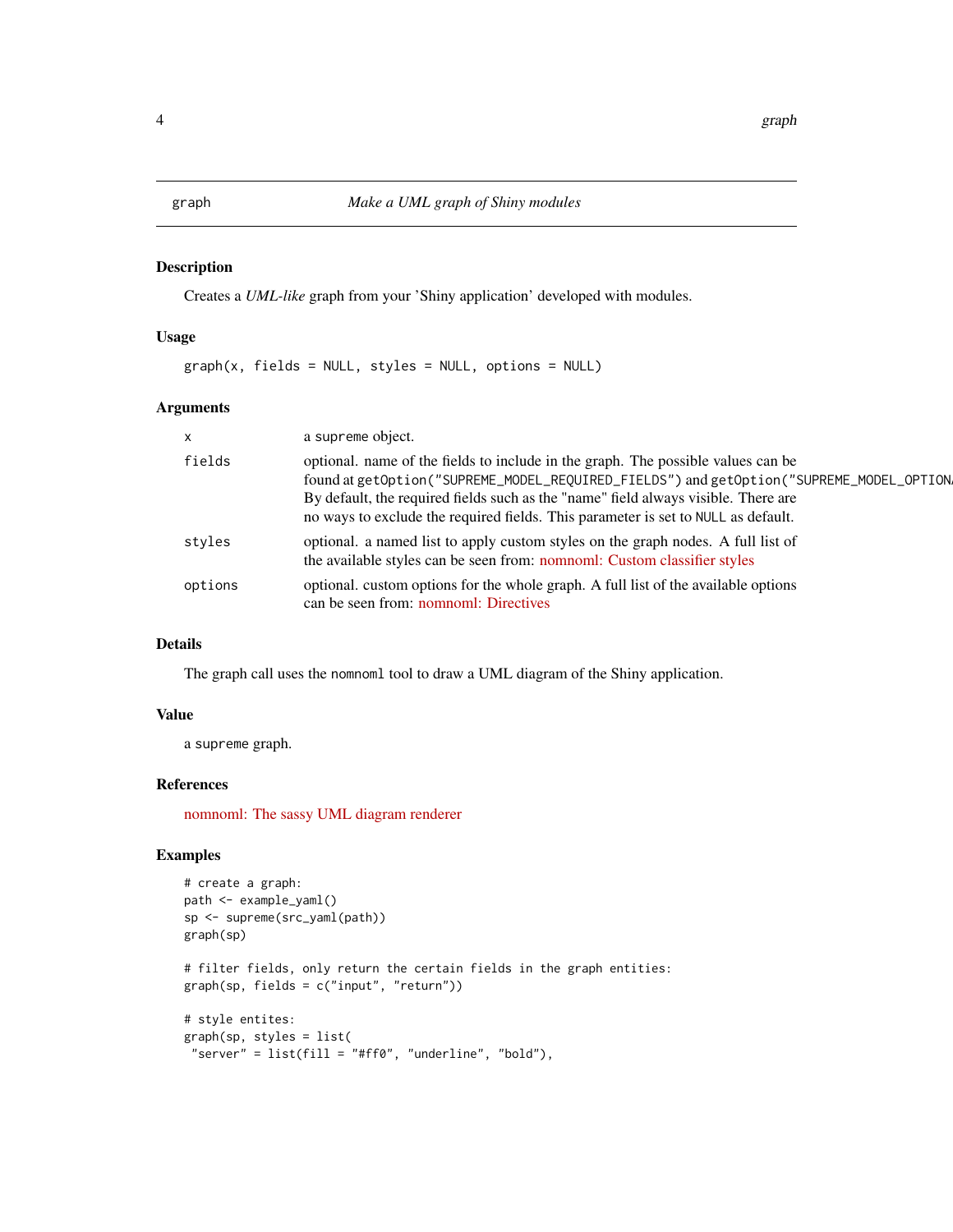```
"module_modal_dialog" = list(fill = "lightblue", "dashed", visual = "note")
))
# style entities having a word "tab" in it:
sp_df <- as.data.frame(sp) # turn supreme object to data.frame
tab_modules <- sp_df$name[grep("_tab_", sp_df$name)]
styles <- lapply(seq_along(tab_modules), function(x) list(fill = "orange"))
names(styles) <- tab_modules
graph(sp, styles = styles)
# set graph options:
graph(sp, options = list(
  direction = "right",
  fontSize = 10,
  title = "Model application"
))
```
<span id="page-4-1"></span>src\_file *Read* R *files*

#### Description

Read files contain at least one Shiny application.

#### Usage

src\_file(x)

#### Arguments

x a file path.

#### Value

A src\_file object.

#### See Also

Other source functions:  $src\_yaml()$ 

```
paths <- example_app_path()
s <- supreme(src_file(paths))
```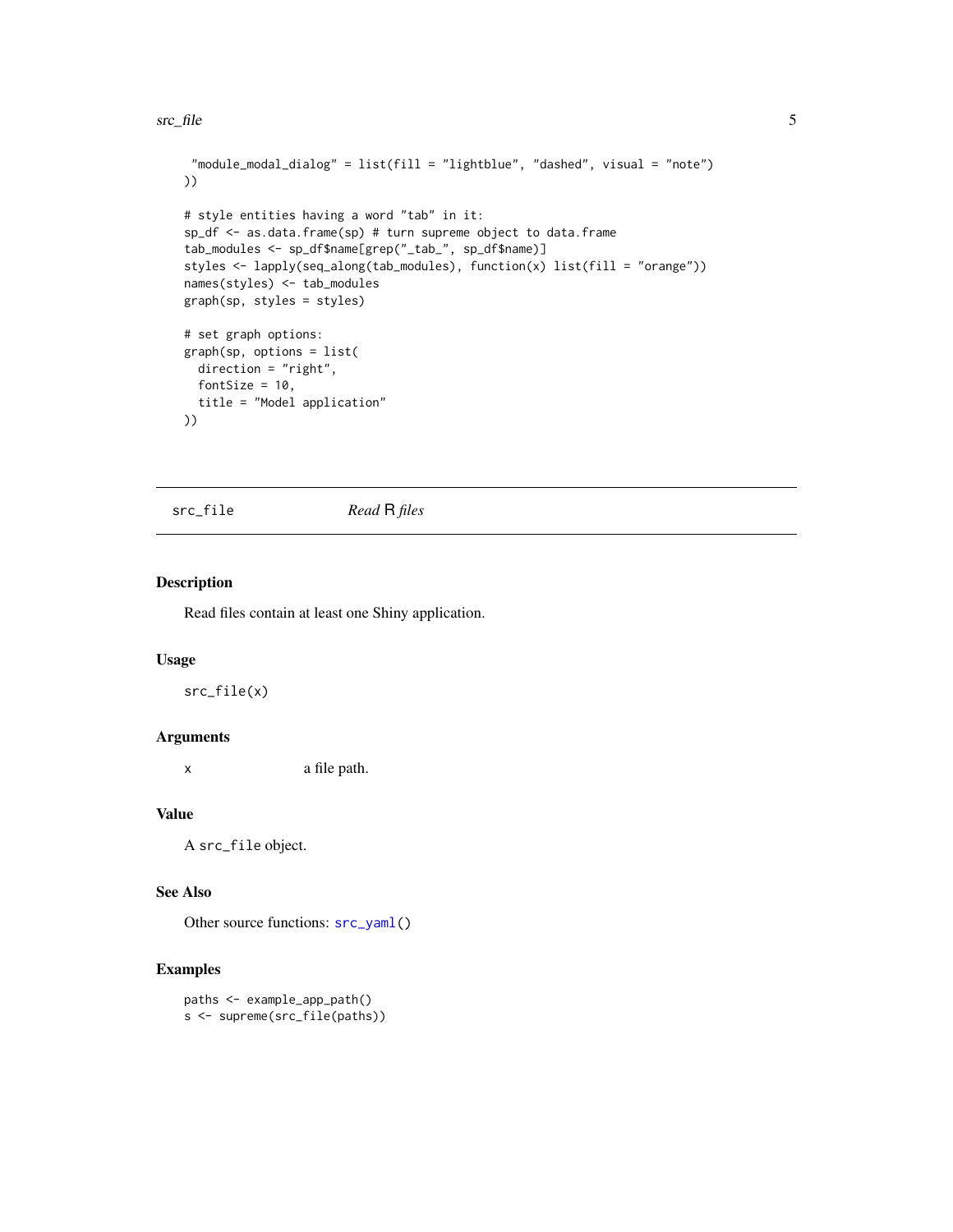<span id="page-5-1"></span><span id="page-5-0"></span>

#### Description

Reads an object or a file in YAML format and returns a model YAML object.

#### Usage

src\_yaml(file = NULL, text = NULL)

#### Arguments

| file | file path to a YAML file.          |
|------|------------------------------------|
| text | a YAML formatted character string. |

#### Value

A src\_yaml object.

#### See Also

Other source functions: [src\\_file\(](#page-4-1))

```
## Read from a file:
path <- example_yaml()
src_yaml(path)
## Read from an (text) object:
model <- "
- name: childModuleA
  input: [input.data, reactive]
  src: package
- name: childModuleB
  input: selected.model
\mathbf{u}
```

```
src_yaml(text = model)
```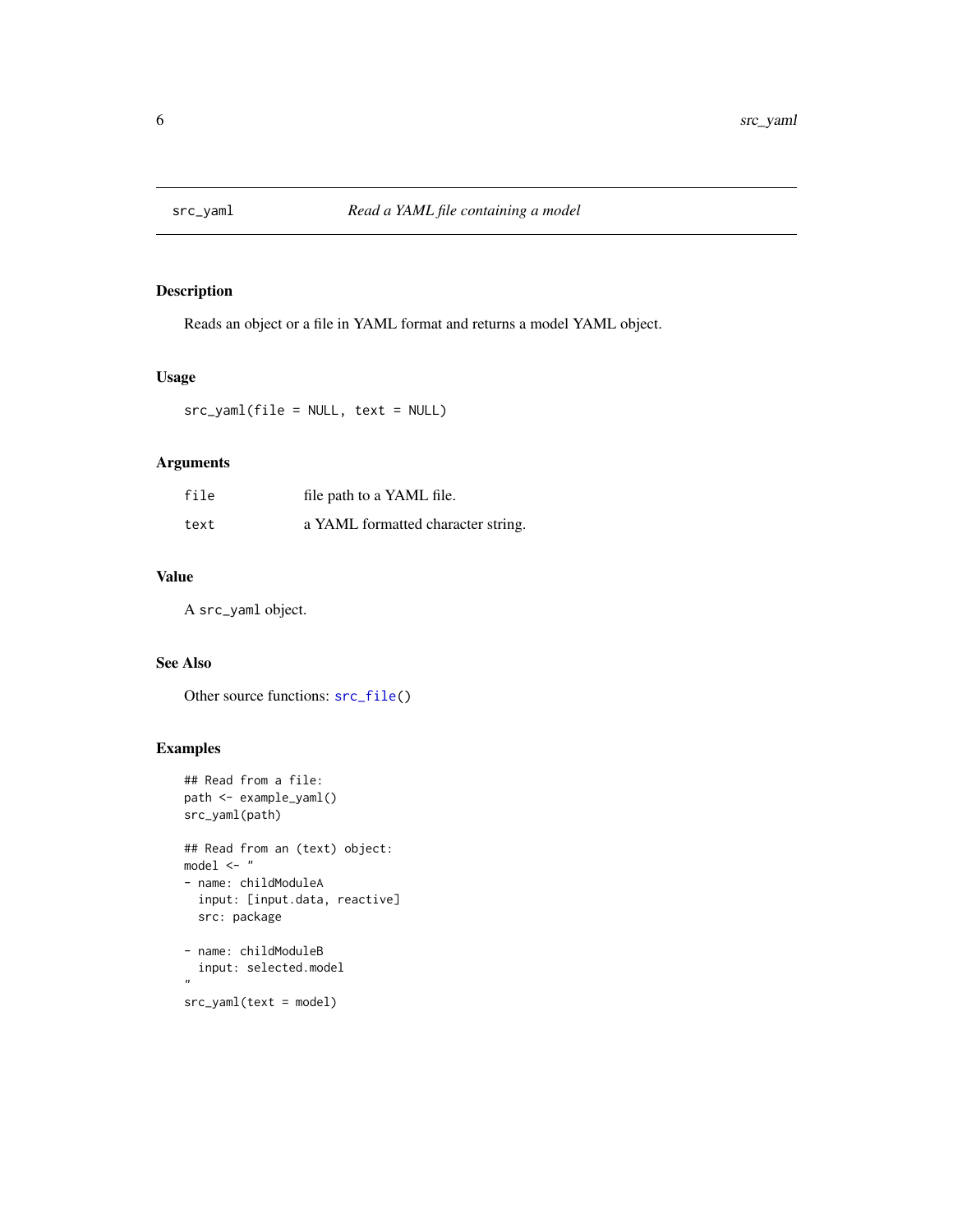<span id="page-6-0"></span>

## Description

Create a supreme object

#### Usage

supreme(x)

#### Arguments

x a valid source input.

#### Value

a supreme object.

## Examples

path <- example\_app\_path() supreme(src\_file(path))